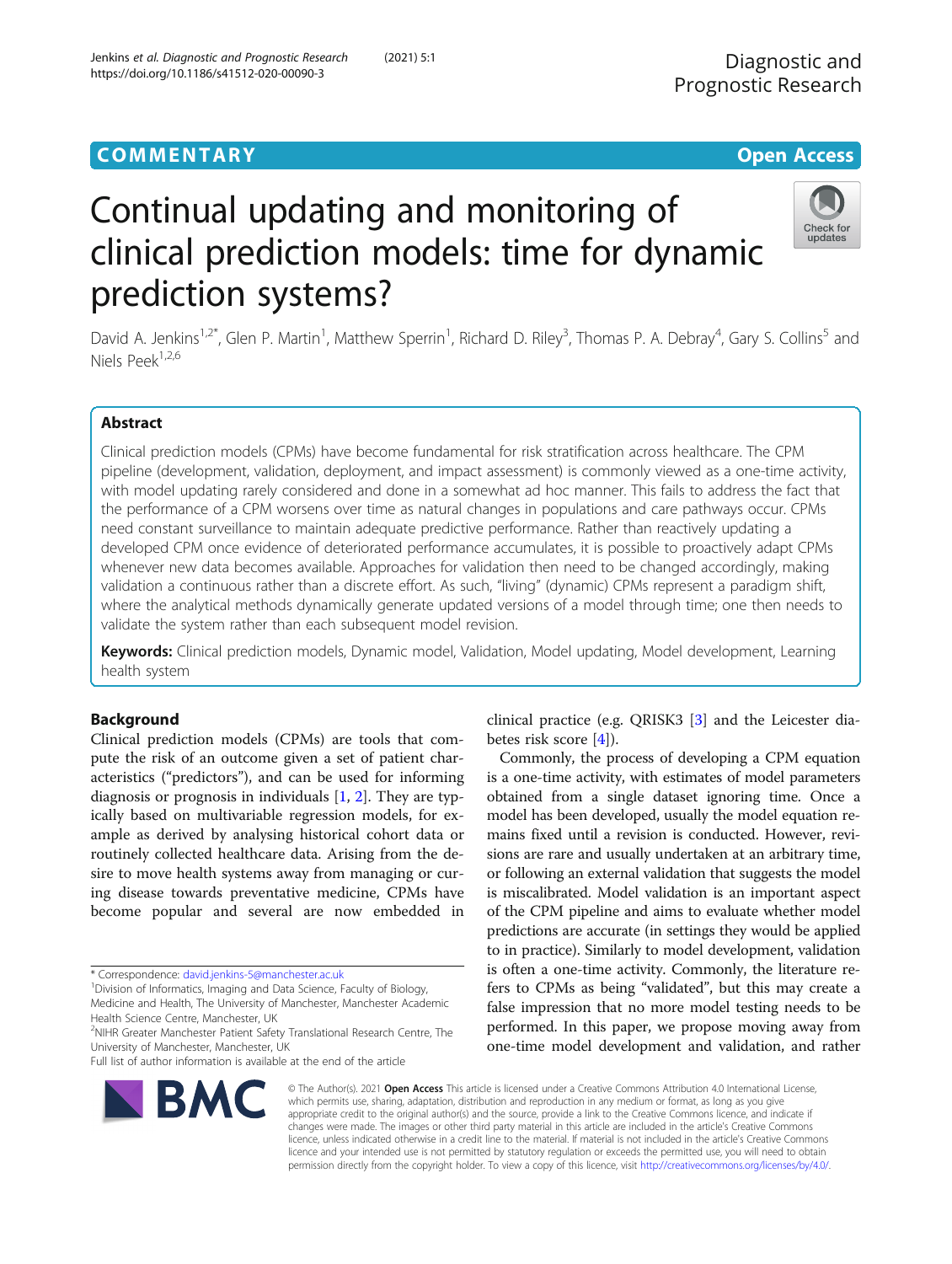embed CPM development, validation, and updating into a dynamic system that reflects an evolving healthcare service. For example, the current COVID-19 pandemic represents a situation where this would be particularly useful, given how quickly healthcare processes have changed, meaning that any prediction models for COVID-19 need to be updated rapidly [\[5](#page-5-0), [6](#page-5-0)]. For example, in the future, vaccinations, immunity build up, and virus mutation may affect the strength of predictor effects over time.

#### Calibration drift prediction problem

CPM production pipelines are built on the assumption that once produced and verified, evidence can be translated into practice ad infinitum. But the distribution of patient characteristics, disease prevalence, and health policies change over time. When these changes occur, the estimated CPM parameters and corresponding predictions may no longer be valid [[7,](#page-5-0) [8](#page-5-0)]. Consequently, the agreement between the observed and predicted event rates worsens over time [\[9\]](#page-5-0): the so-called calibration drift [[10\]](#page-5-0). Hickey et al. [\[8](#page-5-0)] highlight this issue in the logistic EuroSCORE model [[11\]](#page-5-0), which quickly became outdated as improvements in patient outcomes were rapid. Therefore, there is evidence that model coefficients need to change through time, as illustrated with EuroSCORE. In addition, Luijken et al. [\[12\]](#page-5-0) observed that changing predictor measurement procedures induced miscalibration in nine real-world examples.

Traditional practice to address this is to develop another CPM de novo. However, alternative approaches, such as updating [[13,](#page-5-0) [14\]](#page-5-0), aggregating existing CPMs [[15,](#page-5-0) [16\]](#page-5-0), or meta-analysis of individual participant data [[17,](#page-5-0) [18](#page-5-0)], are preferable because they do not discard historical data and previous research efforts [[19](#page-5-0)]. For example, models such as QRISK are now updated yearly [[3,](#page-5-0) [20\]](#page-5-0) using contemporary data and also revised to include additional predictors (such as the revision of QRIS K2 [[21](#page-5-0)] into QRISK3 [\[3](#page-5-0)]). Nonetheless, this updating (recalibration) is still relatively uncommon, often occurs a substantial time after model development, is often undertaken at arbitrary time points, and is typically dependent on funding. For example, EuroSCORE II [[22](#page-5-0)] was developed in 2012, some 13 years after the original model, and it is unclear when this will be updated again. The problem with this approach to model validation and revision is that predictive performance of a CPM may only be investigated many years after the model has been developed. Although this can subsequently result in the CPM being updated, incorrect decisions may have already been made as a result of the miscalibrated model and harm already caused.

Typically, a model is developed or updated under the assumption that the data are well described by a fixed underlying model where the coefficients are constant across the observation period used to develop the model. If the prevalence of an outcome is increasing at a steady rate during a 5-year window of data collection and then used to develop the model, the CPM will be calibrated to the middle of the window and not the most recent data. The overarching issue here, for both development and validation, is that the data-generating process could change through time. While frequent model updating will mitigate these issues, it does not eliminate the problem since commonly used methods do not acknowledge temporal changes. Rather, we propose embedding prediction models in practice to ensure development, validation, and updating are a continual process. We now discuss how this might be implemented and the challenges involved.

### Possible solution and challenges

The healthcare system and disease populations are constantly changing, but the CPMs we deploy are not updating at the same rate. Therefore, we need to ensure a CPM is maintained on a continual (rather than an ad hoc) basis. For this to be achieved, we need to reduce the latency period between observing calibration drift and updating a model, thus moving towards a service that constantly monitors a model and has an embedded feedback loop where the monitoring information is then relayed back to the model and used to modify and maintain it.

#### Dynamic models

Dynamic prediction models have been proposed as a potential solution to calibration drift and to allow prediction models to evolve simultaneously with the healthcare system [\[23](#page-5-0), [24](#page-5-0)]. They are a collection of analytical methods that allow CPMs to continuously adapt as data on new patients arises—thus reducing the data-action latency compared with traditional methods of developing CPMs at a single point in time. By dynamic model, we mean models that update over calendar time as data on new individuals arises, not models that update predictions for individuals as new data on them arises. A dynamic model is formulated to account for the calendar time that a prediction is made, that is the calendar time predictors are recorded for each individual (e.g. date of GP appointment), and is designed to evolve over time, such that the parameter estimates are not constrained to remain fixed as (calendar) time evolves. Thus, given a fixed set of patient characteristics, a dynamic model could produce different predicted risks at different times of prediction, for example, if two individuals with the same predictor values are observed at different times, then the model could produce different predicted risks.

The simplest approach to develop a dynamic CPM is to include (calendar) time as a predictor [\[25](#page-5-0), [26](#page-6-0)].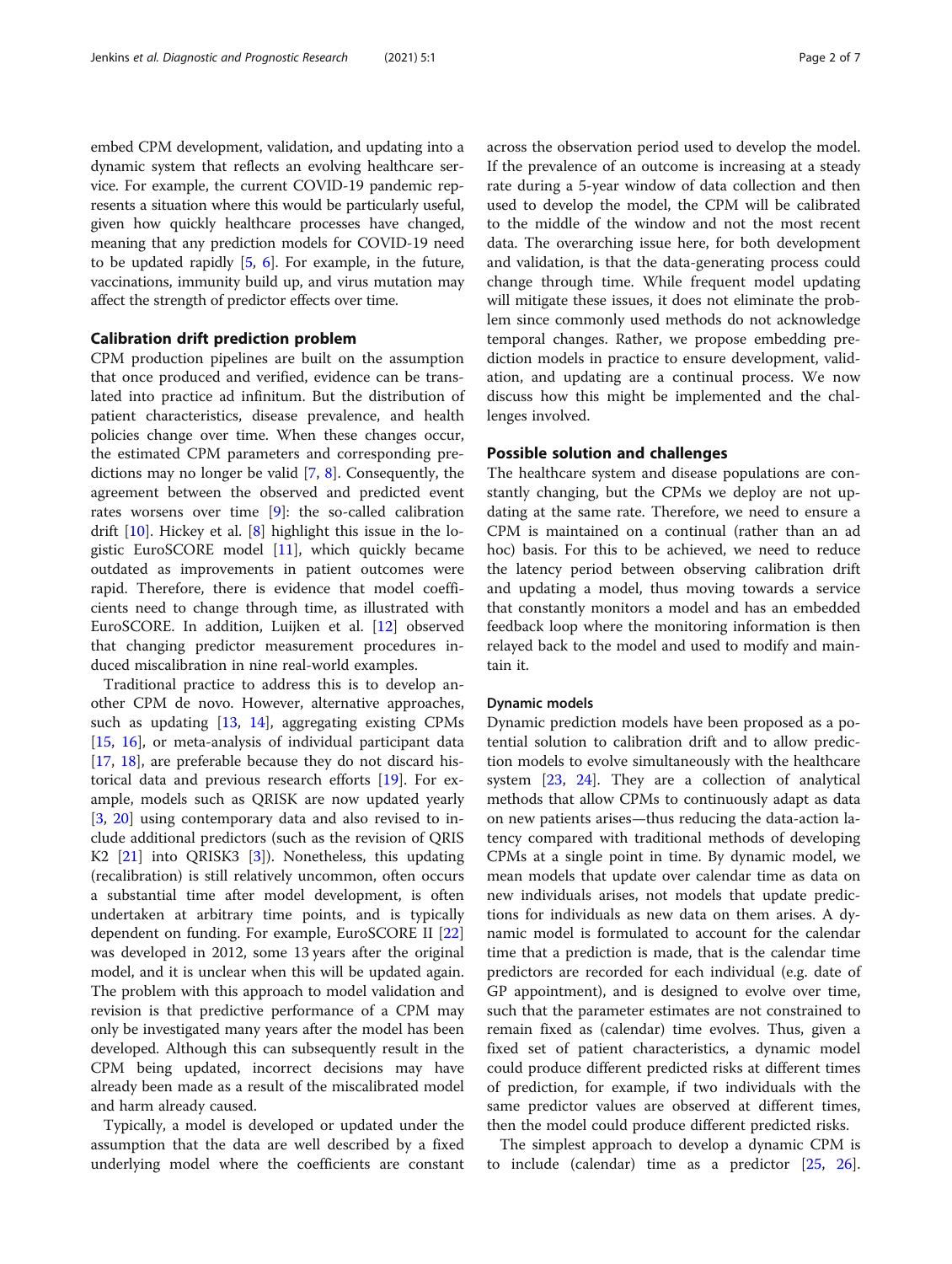Alternatively, the Bayesian dynamic model could be implemented, where information obtained from past data is used as prior information and combined with new data to obtain updated estimates, thereby updating with new observations in real time [\[23](#page-5-0), [24,](#page-5-0) [27\]](#page-6-0). More weight can also be given to the most recent data by "forgetting" past data at a given rate. For more detail on these methods, see the reviews by Jenkins et al. [\[24](#page-5-0)] and Su et al. [[28\]](#page-6-0). In summary, dynamic models allow us (1) to utilise historical data and models more effectively, (2) to reduce data-action latency (time between changes in the data and reacting to them), and (3) to "automatically" adapt model parameters over time. Hickey et al. [\[29](#page-6-0)] illustrate the use of dynamic modelling in EuroSCORE and show how the coefficients change over time.

Although there is much potential in dynamic models, they are rarely used in healthcare. There are both methodological and practical reasons why this is so. Methodological reasons include the following: (1) a lack of methods on how to validate dynamic prediction models [[24\]](#page-5-0), (2) uncertainty on when to include new or exclude existing predictors, (3) deciding how much to discount historical data, (4) uncertainty around when to update the model, (5) the potential lack of model transparency, and (6) inconsistent outputs over time (e.g. a patient with the stable risk factors could have changing predicted risks because the model has changed). Practical considerations include the following: (1) lack of robust and suitable new data to be able to update the models continuously, (2) complexity of the dynamic modelling approach, (3) lack of software implementations, (4) lack of requisite expertise by those developing the model, and (5) lack of infrastructure and funding. However, many of these problems are not specific to dynamic CPMs, for example, the problem of how to handle historical data in traditional CPMs is often ignored but a problem is still present. When updating CPMs, we often append the new data to past data or use only the recent data to perform the update. This is an arbitrary choice by the researcher performing the update, and neither is likely to be optimal. Raftery et al. [[23\]](#page-5-0) attempted to address this in dynamic modelling by using an approach to choose how to discount past data at each update by optimising the predictive performance over past samples, but this is computationally expensive. More of these challenges have also attempted to be addressed in statistical literature, for example, use of the time dependent AUC  $[30]$  $[30]$ , but have yet to be applied to continual prognostic modelling. Other theoretical methods to address these challenges also exist, but their application in prognostic model research is generally lacking and it remains unclear how this would and should affect prediction model research.

## Model surveillance

If a dynamic model evolves with every new data point, then there is only ever the next data point in which to validate each evolution of the model. Furthermore, validation at a given time point is only a single snapshot in time. It does not follow that if a CPM, dynamic or otherwise, has high performance at a given point in time that it will always perform well. However, as we continue to make predictions for new patients, we can record and monitor the accuracy, essentially continuously monitoring and testing for calibration drift (prequential testing [[31\]](#page-6-0)). This leads to the idea of model surveillance, where the CPM monitoring could be performed after every new data point or at given intervals. Prequential testing approaches have a long history in the statistical literature and have been used in areas such as economic forecasting. However, they have yet to be transported and used in prediction model research. Lenert et al. [\[32](#page-6-0)] discuss the notion of having surveillance of models used in practice as the models themselves can directly impact the data and subsequently their own performance. They explain that without surveillance, models will have limited effectiveness and can become hazardous. We propose prequential testing as a potential solution to these issues but further research is required.

## Feedback loop

Model surveillance, and the use of prequential testing, could also allow us to address some of the issues discussed above. However, continuous monitoring of performance will not address all of these problems. The results of continuous monitoring need to be transported back into the model providing a feedback loop, which allows the model to learn and ensures the model continually provides accurate predictions (Fig. [1\)](#page-3-0). Ideally, this would be conducted in a timely manner to reduce the data-action latency, which is a key metric of the learning health system (LHS) [[33\]](#page-6-0), a system that improves itself by learning from new data through cyclic processes that mobilise data to create new knowledge and then use that knowledge to improve. We therefore need a system approach, where one encompasses clinical prediction modelling into a learning health system, thus resulting in a learning prediction system. This system could improve itself by learning from data, continually and in real time, and would take place through cyclical processes (Fig. [1\)](#page-3-0).

Minimising the data-action latency, and doing so efficiently, requires concerted data capture, aggregation, and analysis followed swiftly by interpretation of results, assignment of responsibility for any actions, and recording of actions. Not only can a learning prediction system allow a model to evolve over time, but it could also decide when and how to evolve each iteration of the cycle. This is achievable in LHSs that are supported by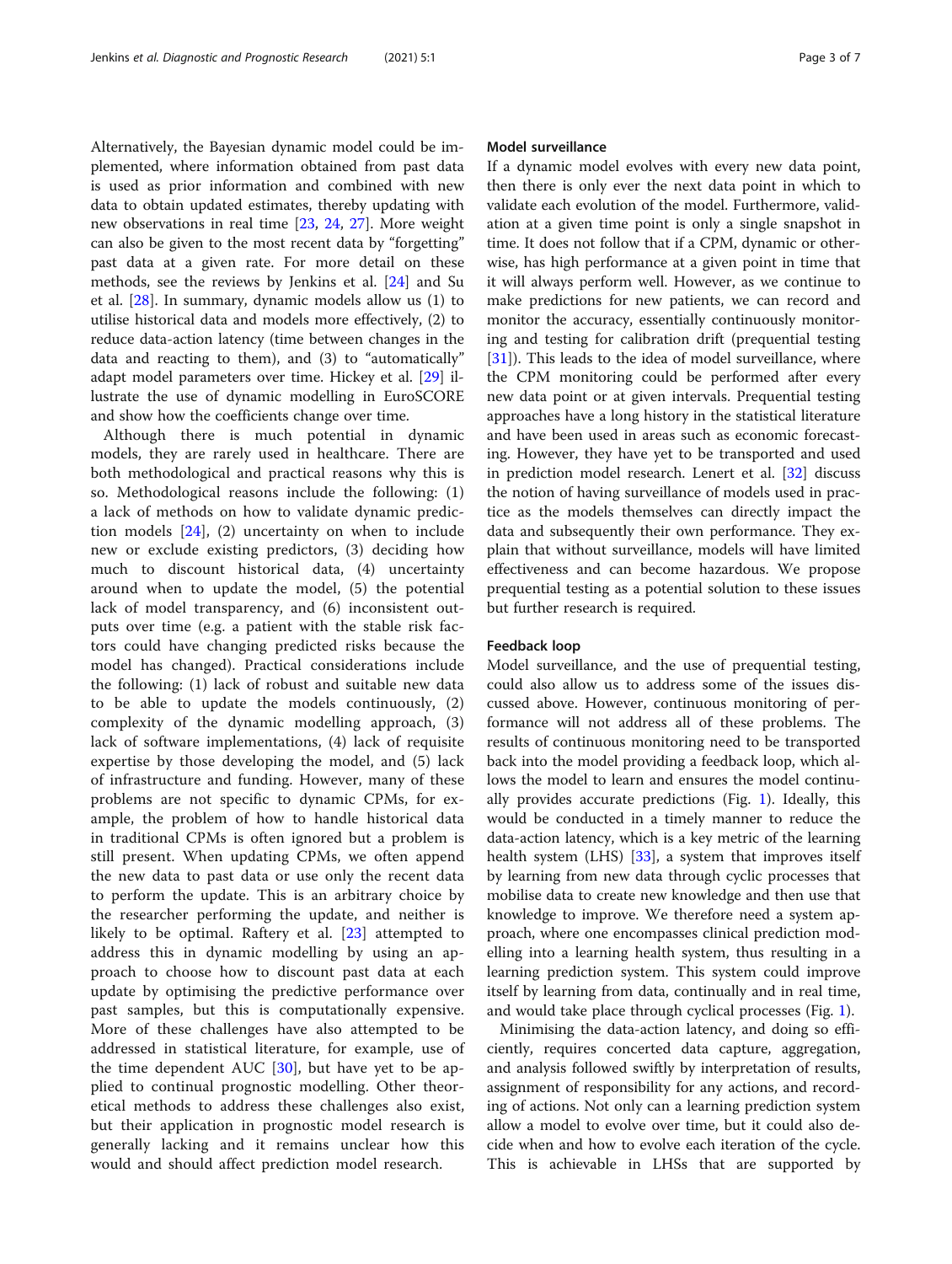<span id="page-3-0"></span>

infrastructures that enable these processes to take place routinely and with efficiency of scale and scope. Dynamic methods (updating and/or monitoring) offer a flexible solution, requiring less manual labour, but need the infrastructure and sustained resources in place to implement them. Adibi et al. [[34\]](#page-6-0) discuss an integrated infrastructure for CPMs and highlight that much of the technology is available, but not yet fully utilised in healthcare. For dynamic updating to work, a system is needed where patient data is automatically collected and stored in a database and subsequently used to update parameter estimates.

## Further considerations

We acknowledge that continually updating a CPM might not always be needed. For example, comparative audit requires a standardised method to adjust for case-mix differences, so dynamic methods might not be appropriate. Also, updating all of the coefficients in a model may not always be a good idea. Booth et al. [\[35](#page-6-0)] recently proposed temporal recalibration in settings where survival is improving over time. This approach develops a model

using all the available data but then recalibrates the baseline survival function using a subset of the data from a recent time window. Vergouwe et al. [[36\]](#page-6-0) described a closed test procedure to select methods for updating prediction models, something which could be embedded into the learning prediction system. This study also found that model revision, updating all model coefficients, can be chosen over intercept-only updating, even in small sample sizes, further supporting the need for a continual system. Although we could redevelop or update traditional models on a daily basis, the use of dynamic methods may offer a more flexible solution. Both traditional and dynamic approaches to CPM development/updating have their advantages and disadvantages (see Table [1\)](#page-4-0), but ultimately, all CPMs need their performance to be monitored regularly and thus require a continual flow of data.

Dynamic CPMs require a continual flow of data. These are typically provided by routine data sources such as audit data, registries, and electronic health records. Dynamic CPMs also offer opportunity in remote monitoring data, such as wearable device or app data, which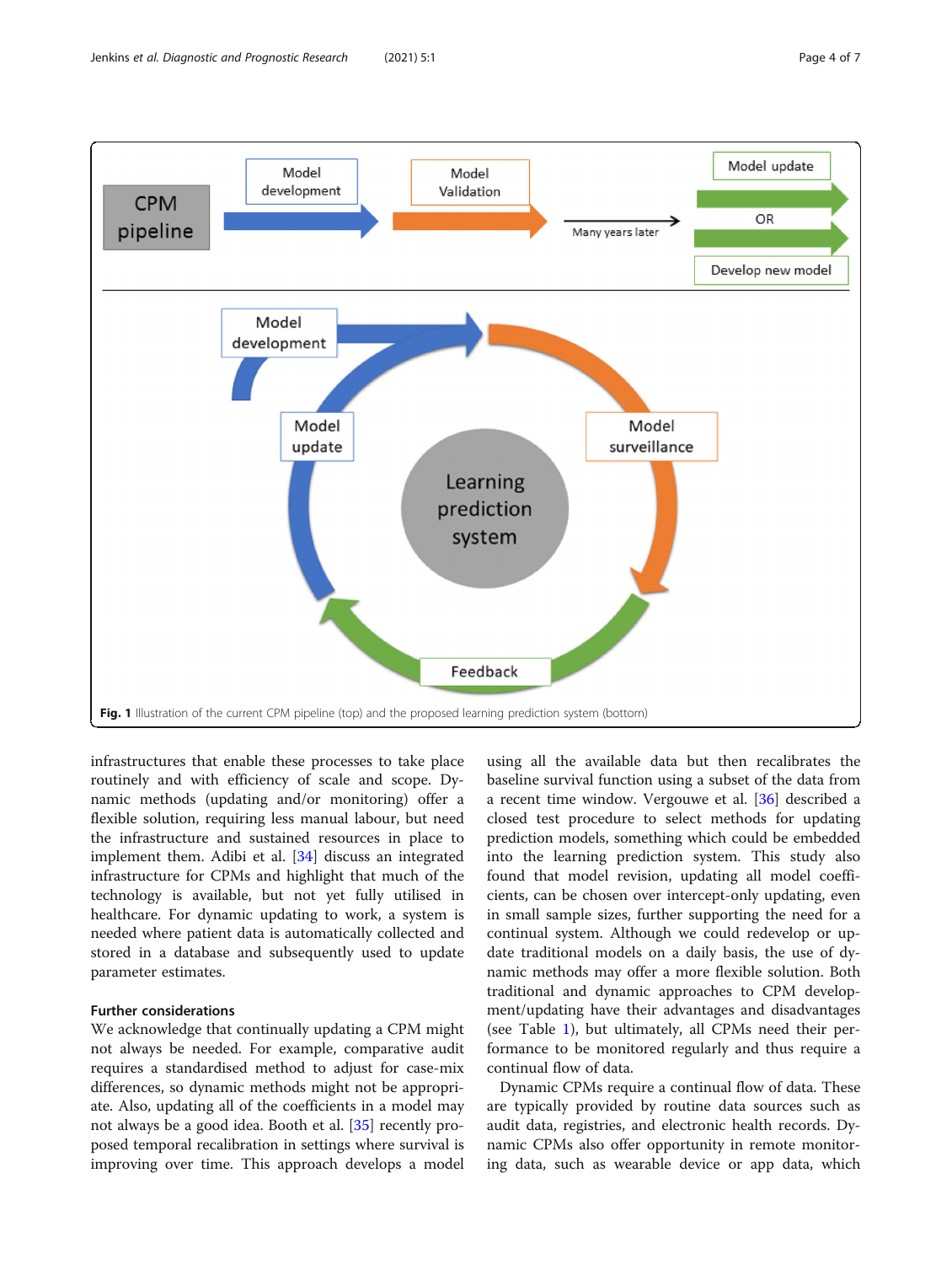## <span id="page-4-0"></span>**Table 1** Summary of the characteristics and pros and cons for different modelling approaches

| Models                                                                                                                                                             | <b>Characteristics</b>                                                                                                                                                                             | Advantages                                                                                                                                                                                                                                                                          | <b>Disadvantages</b>                                                                                                                                                                                                                                                                                                                                                                                                                                                                                                                                                                              |
|--------------------------------------------------------------------------------------------------------------------------------------------------------------------|----------------------------------------------------------------------------------------------------------------------------------------------------------------------------------------------------|-------------------------------------------------------------------------------------------------------------------------------------------------------------------------------------------------------------------------------------------------------------------------------------|---------------------------------------------------------------------------------------------------------------------------------------------------------------------------------------------------------------------------------------------------------------------------------------------------------------------------------------------------------------------------------------------------------------------------------------------------------------------------------------------------------------------------------------------------------------------------------------------------|
| <b>Existing approaches</b>                                                                                                                                         |                                                                                                                                                                                                    |                                                                                                                                                                                                                                                                                     |                                                                                                                                                                                                                                                                                                                                                                                                                                                                                                                                                                                                   |
| Fixed model never updated                                                                                                                                          | • Model and coefficients<br>fixed<br>• Never updated                                                                                                                                               | • Cheap (funding<br>available)<br>• Low complexity and<br>easy to communicate                                                                                                                                                                                                       | · Can become miscalibrated quickly<br>• Dethroned by new model likely<br>developed in future<br>• Ends up as research waste<br>• Loss of information                                                                                                                                                                                                                                                                                                                                                                                                                                              |
| Model with ad hoc updating (e.g. EuroSCORE)                                                                                                                        | • Updated when<br>opportunity allows<br>• Fixed coefficients<br>between updates                                                                                                                    | • Easy to maintain<br>• Cheap (funding<br>available)<br>• Low complexity<br>• Little manual labour<br>• Advantageous over<br>developing a<br>completely new<br>model                                                                                                                | • Non-responsive to calibration drift<br>• Long data-action latency                                                                                                                                                                                                                                                                                                                                                                                                                                                                                                                               |
| Models that get periodically updated (e.g. QRISK)                                                                                                                  | • Fixed regular updates<br>· Set time period between<br>updates                                                                                                                                    | • Lower chance of<br>miscalibration than<br>above<br>• Allows predictors to<br>be included/excluded<br>from the model<br>• Relatively low<br>complexity                                                                                                                             | • Funding required<br>• Can still observe calibration drift<br>between updates<br>· Increased maintenance<br>• Requires more than manual labour<br>to maintain<br>• Uncertainty on length of time<br>needed between updates                                                                                                                                                                                                                                                                                                                                                                       |
| Proposed approaches                                                                                                                                                |                                                                                                                                                                                                    |                                                                                                                                                                                                                                                                                     |                                                                                                                                                                                                                                                                                                                                                                                                                                                                                                                                                                                                   |
| Models with discrete updating and continual<br>validation/monitoring (learning prediction system with<br>discrete updating and continual monitoring)               | • Updated when<br>opportunity allows<br>• Continuously monitors<br>new data<br>• Updated as a result of<br>the monitoring<br>• Feeds back information<br>to the model on how<br>and when to update | • Monitoring informs<br>updates<br>• Only update when<br>required<br>• Reactive to changes<br>• Transports well across<br>settings and<br>populations                                                                                                                               | • Funding and infrastructure<br>required<br>• Update does not immediately<br>follow after suggestion from<br>monitoring<br>• Requires some manual labour to<br>maintain                                                                                                                                                                                                                                                                                                                                                                                                                           |
| Complete dynamic system (continual model update<br>with continual validation/monitoring) (learning<br>prediction system with continual updating and<br>monitoring) | • Dynamic model<br>• Continuously monitors<br>new data<br>• Feeds back information<br>to the model                                                                                                 | • Efficient<br>• Potential to be more<br>accurate<br>• Provides less<br>miscalibrated results<br>• "Reacts" quicker to<br>change (responsive)<br>• Possible to automate<br>• Less manual labour<br>to maintain<br>settings and<br>populations<br>• Do not need to store<br>the data | · Requires access to an appropriate<br>"living" data source that is linked<br>to the relevant outcomes<br>• Uncertainty on how one should<br>validate dynamic prediction<br>models<br>• Uncertainty on when to include/<br>exclude predictors<br>• Deciding how much to discount<br>historical data<br>• Transports well across • Uncertainty around when to<br>update the model<br>• Lack of software packages<br>• Complexity of approach<br>• Lack of requisite expertise by<br>those developing the model<br>• Lack of transparency<br>· Inconsistent outputs from day to<br>day<br>• Funding |

provides large quantities of data in real time that is otherwise challenging to analyse. However, continuous data flows are usually not supported by epidemiological studies and clinical trials. This could raise concerns about the quality of dynamic CPMs because routine data sources tend to have poorer data quality and higher levels of missingness than study datasets. A possible solution is to develop CPMs using high-quality study data (e.g. from a prospective observational study) and dynamically revise and monitor them using the routine data. However, quality checks and comparisons between the datasets would still be required.

Throughout this article, we have focused on the temporal aspect of miscalibration; however, miscalibration can also occur when CPMs are transferred to different settings and/or populations [[9,](#page-5-0) [37\]](#page-6-0). It may be possible to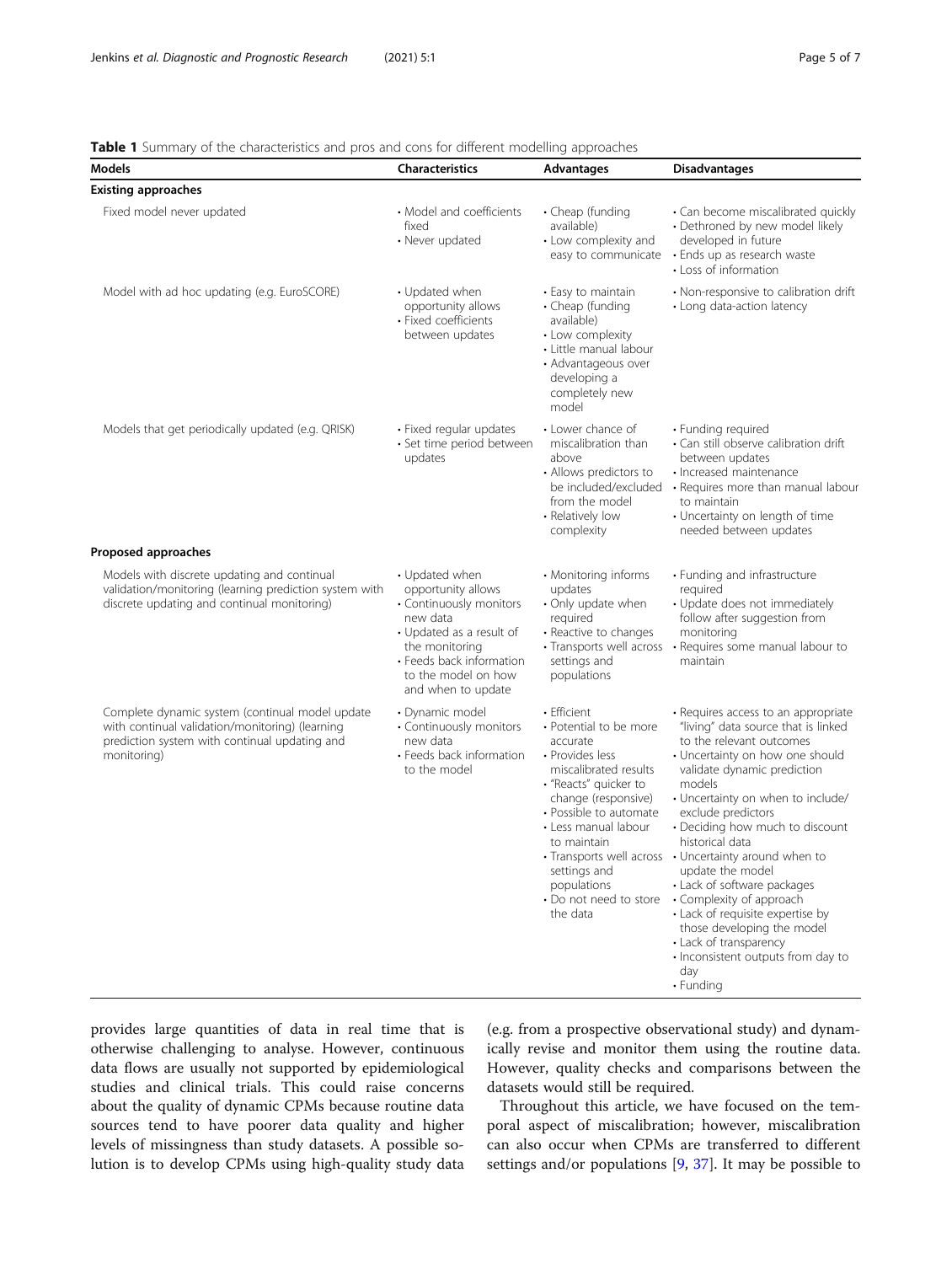<span id="page-5-0"></span>generalise the concept of dynamic CPMs to address this type of calibration variation in space. For example, dynamic approaches could be used to tailor a model to a local population or transfer a model to a different setting. This is an area that requires further research.

## Conclusion

Static CPMs are at risk of being always one step behind on reality. Through an alliance between information technology and statistics, clinical prediction can be progressed to a continual service that minimises the dataaction latency in preventative medicine.

#### Acknowledgements

Not applicable

#### Authors' contributions

We confirm that the manuscript has been read and approved by all named authors and that there are no other persons who satisfied the criteria for authorship. D.A.J wrote the manuscript and contributed to the discussion. G.P.M, M.S, T.P.A.D, R.D.R, G.S.C, and N.P contributed to the discussion and reviewed/edited the manuscript.

#### Funding

DAJ's and NP's time is partly funded by the National Institute for Health Research Greater Manchester Patient Safety Translational Research Centre (NIHR Greater Manchester PSTRC). NP's time is partly funded by the NIHR Manchester Biomedical Research Centre (NIHR Manchester BRC). The views expressed are those of the author(s) and not necessarily those of the NHS, the NIHR, or the Department of Health and Social Care. Thomas P.A. Debray was supported by the Netherlands Organization for Scientific Research (91617050) and the European Union's Horizon 2020 Research and Innovation Programme under ReCoDID Grant Agreement No. 825746. GSC was supported by the NIHR Biomedical Research Centre, Oxford, and Cancer Research UK (programme grant: C49297/A27294).



This project has received funding from the European Union's Horizon 2020 research and innovation programme under ReCoDID grant agreement no. 825746.

Availability of data and materials Not applicable

Ethics approval and consent to participate Not applicable

#### Consent for publication

Not applicable

#### Competing interests

The authors declare that they have no conflicts of interest relating to the publication of this work.

#### Author details

<sup>1</sup> Division of Informatics, Imaging and Data Science, Faculty of Biology, Medicine and Health, The University of Manchester, Manchester Academic Health Science Centre, Manchester, UK. <sup>2</sup>NIHR Greater Manchester Patient Safety Translational Research Centre, The University of Manchester, Manchester, UK. <sup>3</sup>Centre for Prognosis Research, School of Primary, Community and Social Care, Keele University, Staffordshire, UK. <sup>4</sup> Julius Center for Health Sciences and Primary Care, University Medical Center Utrecht, Utrecht University, Utrecht, The Netherlands. <sup>5</sup>Centre for Statistics in Medicine, Nuffield Department of Orthopaedics, Rheumatology and Musculoskeletal Sciences, University of Oxford, Oxford, UK. <sup>6</sup>NIHR Manchester Biomedical Research Centre, The University of Manchester, Manchester Academic Health Science Centre, Manchester, UK.

Received: 14 May 2020 Accepted: 8 December 2020 Published online: 11 January 2021

#### References

- 1. Hemingway H, et al. Prognosis research strategy (PROGRESS) 1: a framework for researching clinical outcomes. BMJ. 2013;346:1–11.
- 2. Steyerberg E, et al. Prognosis research strategy (PROGRESS) 3: prognostic model research. PLoS Med. 2013;10:e1001381.
- 3. Hippisley-Cox J, Coupland C, Brindle P. Development and validation of QRIS K3 risk prediction algorithms to estimate future risk of cardiovascular disease: prospective cohort study. BMJ. 2017;357:1–21.
- 4. Gray LJ, et al. The Leicester Risk Assessment score for detecting undiagnosed type 2 diabetes and impaired glucose regulation for use in a multiethnic UK setting. Diabet. Med. 2010;27:887–95.
- 5. Martin, G. P., Sperrin, M. & Sotgiu, G. Performance of prediction models for covid-19: the caudine forks of the external validation. Eur. Respir. J. 2020; 2003728. doi[:https://doi.org/10.1183/13993003.03728-2020.](https://doi.org/10.1183/13993003.03728-2020)
- 6. Wynants L, et al. Prediction models for diagnosis and prognosis of covid-19: systematic review and critical appraisal. BMJ. 2020;369.
- 7. Vergouwe Y, Moons KGM, Steyerberg EW. External validity of risk models: use of benchmark values to disentangle a case-mix effect from incorrect coefficients. Am. J. Epidemiol. 2010;172:971–80.
- 8. Hickey GL, et al. Dynamic trends in cardiac surgery: why the logistic euroscore is no longer suitable for contemporary cardiac surgery and implications for future risk models. Eur. J. Cardio-thoracic Surg. 2013;43: 1146–52.
- 9. Debray TPA, et al. A guide to systematic review and meta-analysis of prediction model performance. BMJ. 2017;356.
- 10. Davis SE, Lasko TA, Chen G, Siew ED, Matheny ME. Calibration drift in regression and machine learning models for acute kidney injury. J. Am. Med. Informatics Assoc. 2017;24:1052–61.
- 11. Nashef SAM, et al. European system for cardiac operative risk evaluation (EuroSCORE). Eur. J. Cardio-thoracic Surg. 1999;16:9–13.
- 12. Luijken K, et al. Changing predictor measurement procedures affected the performance of prediction models in clinical examples. J. Clin. Epidemiol. 2020;119:7–18.
- 13. van Houwelingen HC, Thorogood J. Construction, validation and updating of a prognostic model for kidney graft survival. Stat. Med. 1995;14:1999–2008.
- 14. Janssen KJM, Moons KGM, Kalkman CJ, Grobbee DE, Vergouwe Y. Updating methods improved the performance of a clinical prediction model in new patients. J. Clin. Epidemiol. 2008;61:76–86.
- 15. Debray TPA, Koffijberg H, Vergouwe Y, Moons KGM, Steyerberg EW. Aggregating published prediction models with individual participant data: a comparison of different approaches. Stat. Med. 2012;31:2697–712.
- 16. Martin GP, Mamas MA, Peek N, Buchan I, Sperrin M. A multiple-model generalisation of updating clinical prediction models. Stat. Med. 2018;37:1343–58.
- 17. Riley RD, et al. External validation of clinical prediction models using big datasets from e-health records or IPD meta-analysis: opportunities and challenges. BMJ. 2016;353:27–30.
- 18. Debray TPA, Riley RD, Rovers MM, Reitsma JB, Moons KGM. Individual participant data (IPD) meta-analyses of diagnostic and prognostic modeling studies: guidance on their use. PLoS Med. 2015;12:1–12.
- 19. Martin GP, Mamas MA, Peek N, Buchan I, Sperrin M. Clinical prediction in defined populations: a simulation study investigating when and how to aggregate existing models. BMC Med. Res. Methodol. 2017;17:1.
- 20. Hippisley-Cox J, et al. Derivation and validation of QRISK, a new cardiovascular disease risk score for the United Kingdom: prospective open cohort study. Br. Med. J. 2007;335:136–41.
- 21. Hippisley-Cox J, et al. Predicting cardiovascular risk in England and Wales: prospective derivation and validation of QRISK2. BMJ. 2008;336:1475–82.
- 22. Nashef SAM, et al. Euroscore II. Eur. J. Cardio-thoracic Surg. 2012;41:734–745.
- 23. Raftery AE, Kárný M, Ettler P. Online Prediction Under Model Uncertainty via Dynamic Model Averaging: Application to a Cold Rolling Mill. Technometrics. 2010;52(1):52–66. [https://doi.org/10.1198/TECH.2009.08104.](https://doi.org/10.1198/TECH.2009.08104)
- 24. Jenkins DA, Sperrin M, Martin GP, Peek N. Dynamic models to predict health outcomes: current status and methodological challenges. Diagnostic Progn. Res. 2018;2:23.
- 25. Fan J, Zhang W. Statistical methods with varying coefficient models. Stat Interface. 2008;1:179–95.